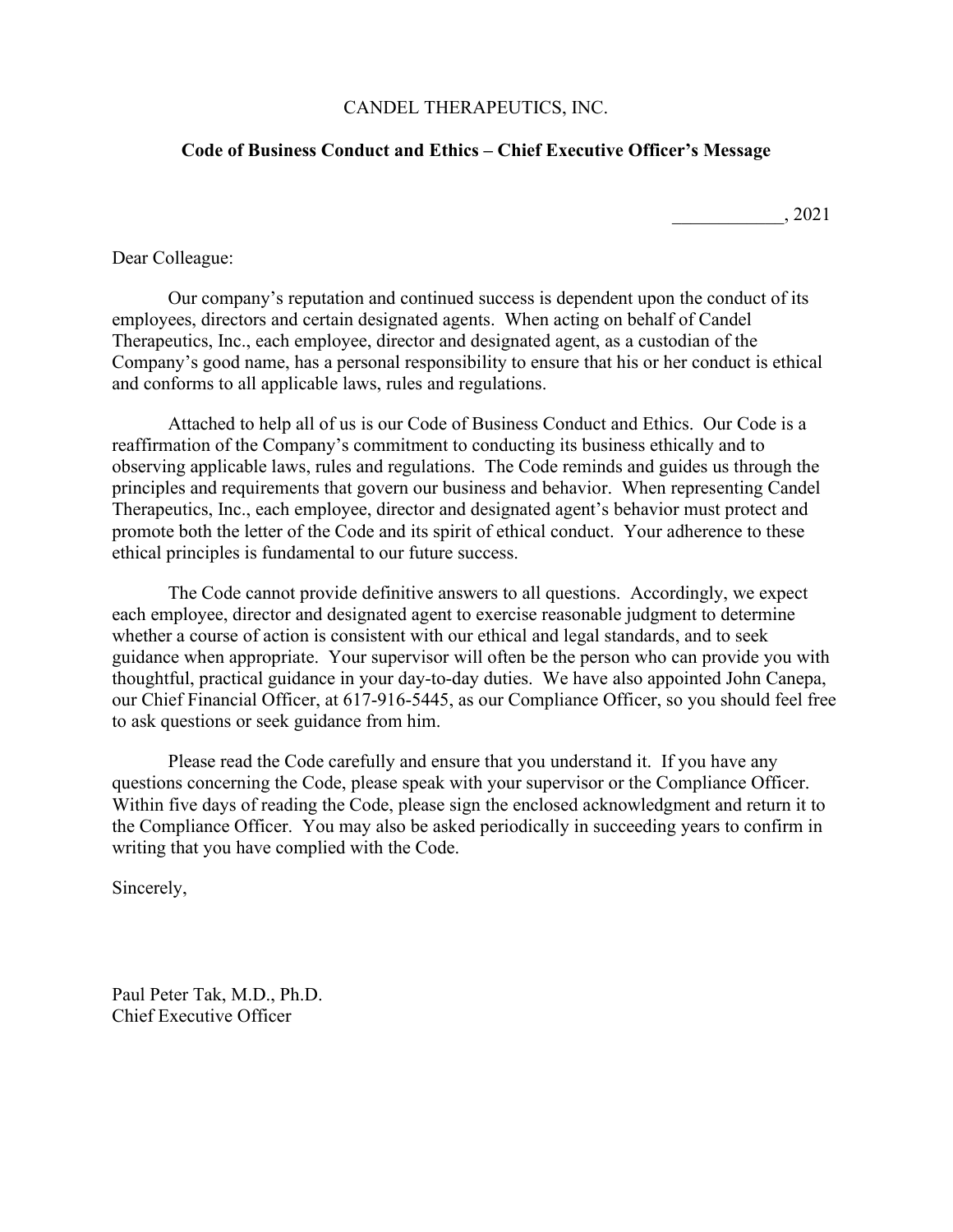# **ACKNOWLEDGMENT**

I acknowledge that I have reviewed and understand Candel Therapeutics, Inc.'s Code of Business Conduct and Ethics (the "Code") and agree to abide by the provisions of the Code.

Signature

Name (Printed or typed)

Position

Date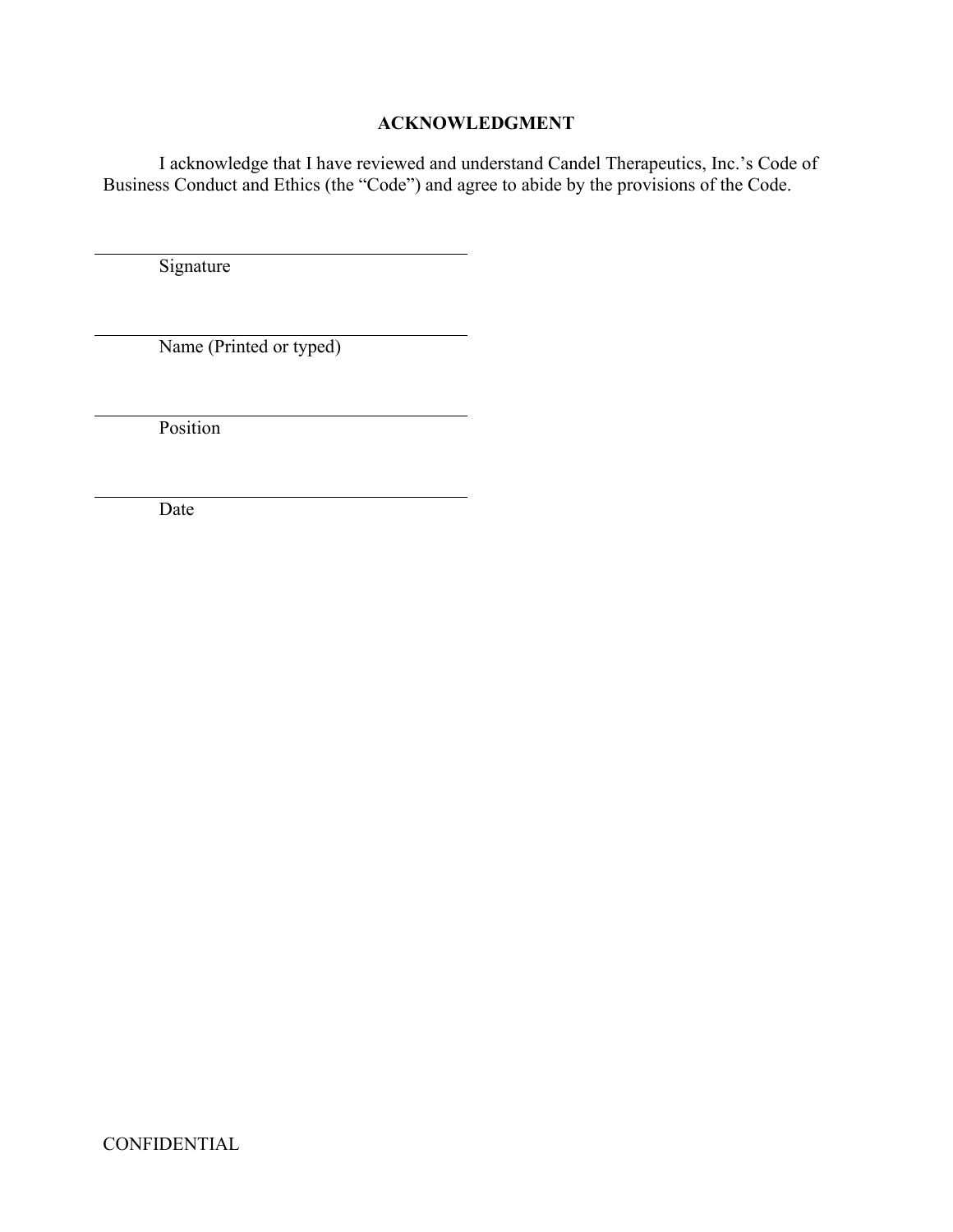#### CANDEL THERAPEUTICS, INC.

#### **Code of Business Conduct and Ethics**

#### **I. Purpose and Scope**

The Board of Directors of Candel Therapeutics, Inc. (together with its subsidiaries, the "Company") has adopted this Code of Business Conduct and Ethics (this "Code") to aid the Company's directors, officers and employees in making ethical and legal decisions when conducting the Company's business and performing their day-to-day duties.

The Company's Board of Directors (the "Board") or a committee of the Board is responsible for administering the Code. The Board has delegated day-to-day responsibility for administering and interpreting the Code to a Compliance Officer.

The Company expects its directors, officers and employees to exercise reasonable judgment when conducting the Company's business. The Company encourages its directors, officers and employees to refer to this Code frequently to ensure that they are acting within both the letter and spirit of this Code. The Company also understands that this Code will not provide an answer to every problem you may encounter or address every concern you may have about conducting the Company's business ethically and legally. In these situations, or if you otherwise have questions or concerns about this Code, the Company encourages you to speak with your supervisor (if applicable) or, if you are uncomfortable doing that, with the Compliance Officer.

The Company's directors, officers and employees generally have other legal and contractual obligations to the Company. This Code is not intended to reduce or limit the other obligations you may have to the Company. Instead, this Code should be viewed as imposing the *minimum standards* the Company expects from its directors, officers and employees in the conduct of the Company's business.

#### **II. Standards of Conduct**

#### **A. Compliance with Laws, Rules and Regulations**

The Company requires that all employees, officers and directors comply with all laws, rules and regulations applicable to the Company wherever it does business. You are expected to use good judgment and common sense in seeking to comply with all applicable laws, rules and regulations and to ask for advice when you are uncertain about them.

If you become aware of the violation of any law, rule or regulation by the Company, whether by its officers, employees, directors, or any third party doing business on behalf of the Company, it is your responsibility to promptly report the matter to your supervisor or to the Compliance Officer. While it is the Company's desire to address matters internally, nothing in this Code should discourage you from reporting any illegal activity, including any violation of the securities laws, antitrust laws, environmental laws or any other federal, state or foreign law, rule or regulation, to the appropriate regulatory authority. Employees, officers and directors shall not discharge, demote, suspend, threaten, harass or in any other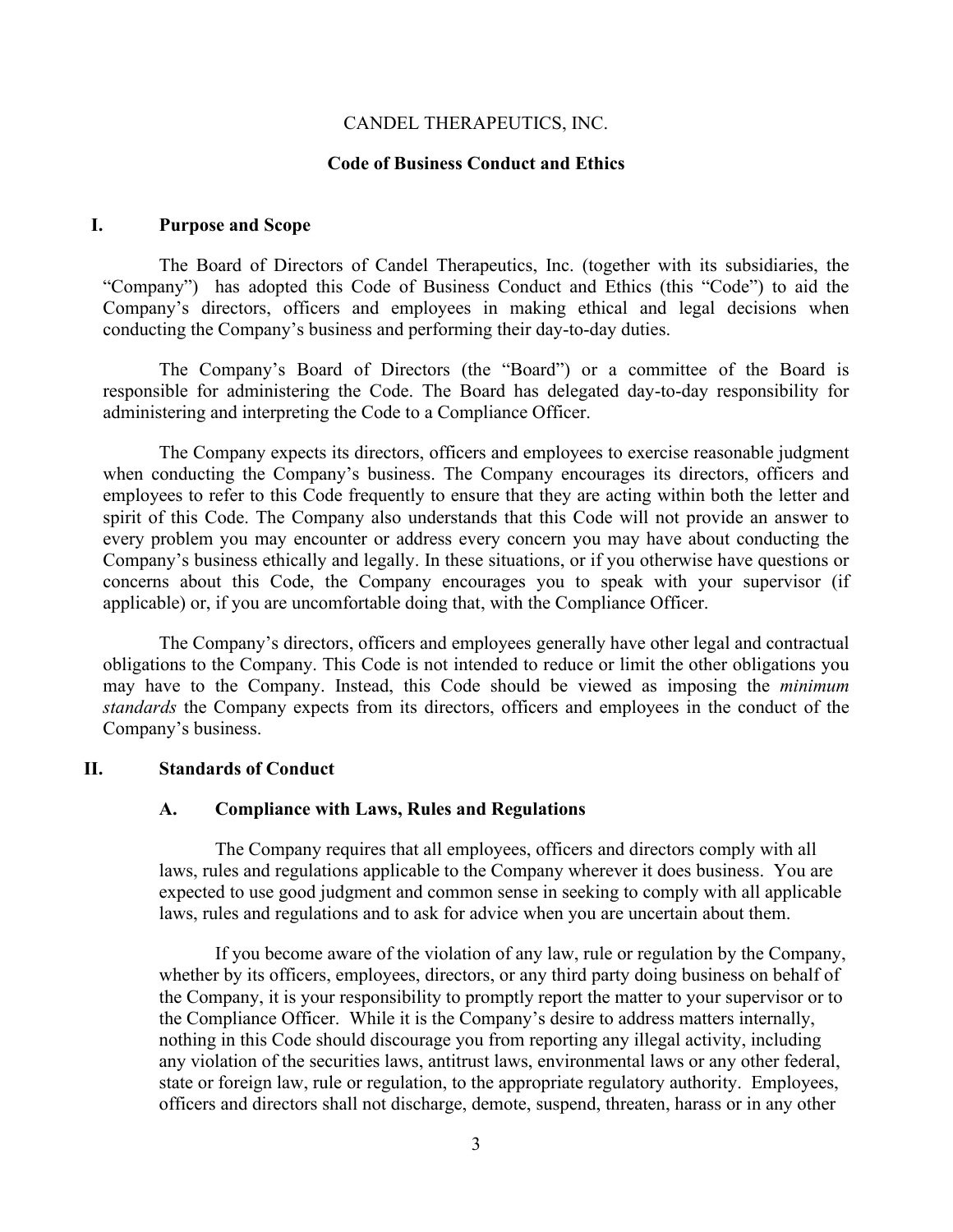manner discriminate or retaliate against an employee because he or she reports any such violation, unless it is determined that the report was made with knowledge that it was false. This Code should not be construed to prohibit you from testifying, participating or otherwise assisting in any state or federal administrative, judicial or legislative proceeding or investigation.

### **B. Conflicts of Interest**

The Company recognizes and respects the right of its directors, officers and employees to engage in outside activities that they may deem proper and desirable, provided that these activities do not impair or interfere with the performance of their duties to the Company or their ability to act in the Company's best interests. In most, if not all, cases this will mean that our directors, officers and employees must avoid situations that present a potential or actual conflict between their personal interests and the Company's interests.

A "conflict of interest" occurs when a director's, officer's or employee's personal interest interferes with the Company's interests. Conflicts of interest can arise in many situations. For example, conflicts of interest can arise when a director, officer or employee takes an action or has an outside interest, responsibility or obligation that can make it difficult for him or her to perform the responsibilities of his or her position objectively or effectively in the Company's best interests. Conflicts of interest can also occur when a director, officer or employee or his or her immediate family member receives some personal benefit (whether improper or not) as a result of the director's, officer's or employee's position with the Company. Each individual's situation is different and in evaluating his or her own situation, a director, officer or employee will have to consider many factors.

Any material transaction, responsibility, obligation, or relationship that reasonably could be expected to give rise to a conflict of interest should be reported promptly to the Compliance Officer, who may notify the Board or a committee of the Board as he or she deems appropriate. Actual or potential conflicts of interest involving a director or executive officer other than the Compliance Officer should be disclosed directly to the Compliance Officer. Actual or potential conflicts of interest involving the Compliance Officer should be disclosed directly to the Chief Executive Officer.

### **C. Insider Trading**

Employees, officers and directors who have material non-public information about the Company or other companies, including our suppliers and customers, as a result of their relationship with the Company are prohibited by law and Company policy from trading in securities of the Company or such other companies, as well as from communicating such information to others who might trade on the basis of that information. To help ensure that you do not engage in prohibited insider trading and avoid even the appearance of an improper transaction, the Company has adopted an Insider Trading Policy, which is distributed to employees and is also available from the Compliance Officer.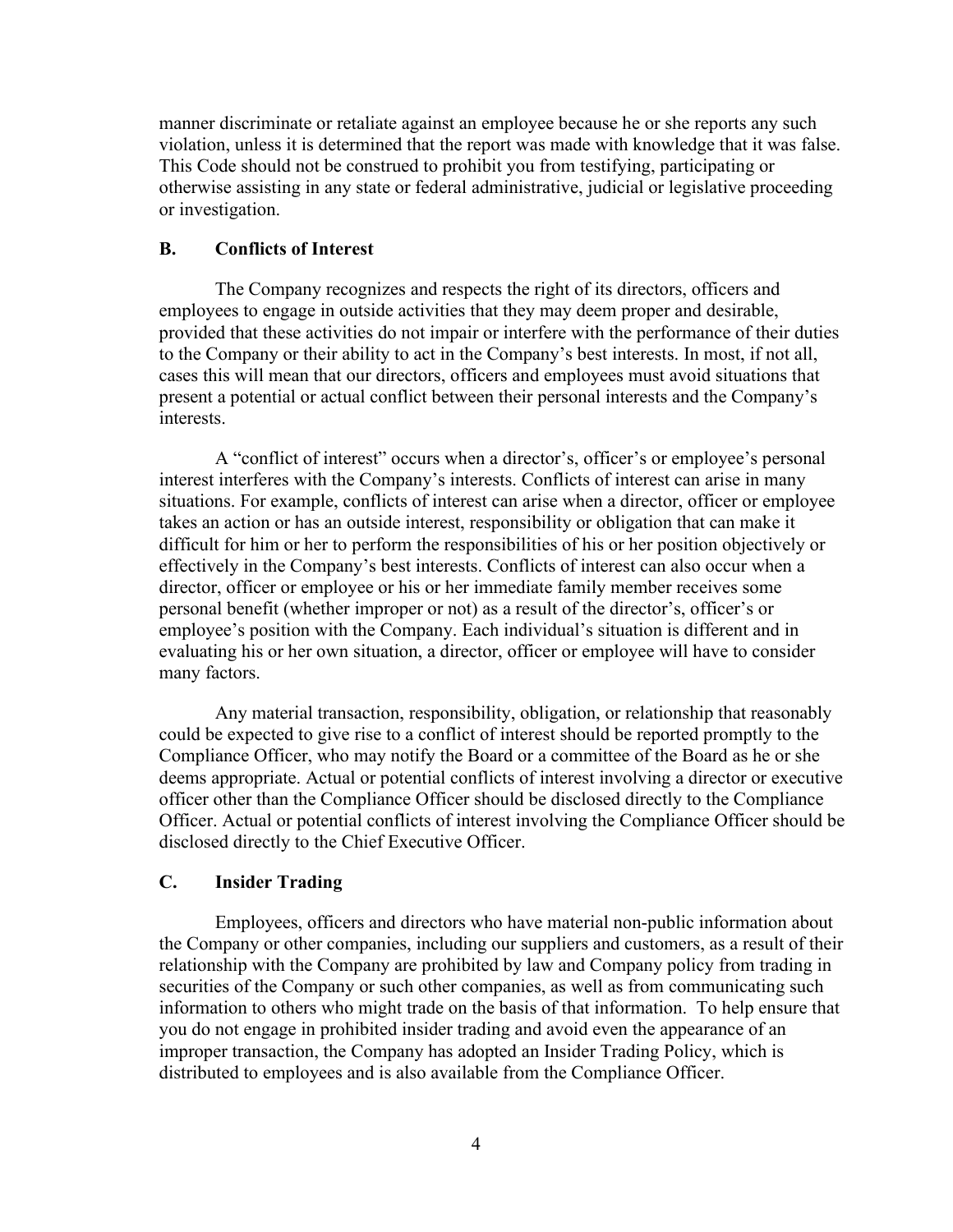If you are uncertain about the constraints on your purchase or sale of any Company securities or the securities of any other company that you are familiar with by virtue of your relationship with the Company, you should consult with the Compliance Officer before making any such purchase or sale.

#### **D. Confidentiality**

Employees, officers and directors must maintain the confidentiality of confidential information entrusted to them by the Company or other companies, including our suppliers and customers, except when disclosure is authorized by a supervisor or legally mandated. Unauthorized disclosure of any confidential information is prohibited. Additionally, employees should take appropriate precautions to ensure that confidential or sensitive business information, whether it is proprietary to the Company or another company, is not communicated within the Company except to employees who have a need to know such information to perform their responsibilities for the Company.

Third parties may ask you for information concerning the Company. Subject to the exceptions noted in the preceding paragraph, employees, officers and directors (other than the Company's authorized spokespersons) must not discuss internal Company matters with, or disseminate internal Company information to, anyone outside the Company, except as required in the performance of their Company duties and, if appropriate, after a confidentiality agreement is in place. This prohibition applies particularly to inquiries concerning the Company from the media, market professionals (such as securities analysts, institutional investors, investment advisers, brokers and dealers) and security holders. All responses to inquiries on behalf of the Company must be made only by the Company's authorized spokespersons. If you receive any inquiries of this nature, you must decline to comment and refer the inquirer to your supervisor or one of the Company's authorized spokespersons. The Company's policies with respect to public disclosure of internal matters are described more fully in the Company's Disclosure Policy, which is available on the Company's Intranet.

You also must abide by any lawful obligations that you have to your former employer. These obligations may include restrictions on the use and disclosure of confidential information, restrictions on the solicitation of former colleagues to work at the Company and non-competition obligations.

#### **E. Honest and Ethical Conduct and Fair Dealing**

Employees, officers and directors should endeavor to deal honestly, ethically and fairly with the Company's suppliers, customers, competitors and employees. Statements regarding the Company's products and services must not be untrue, misleading, deceptive or fraudulent. You must not take unfair advantage of anyone through manipulation, concealment, abuse of privileged information, misrepresentation of material facts or any other unfair-dealing practice.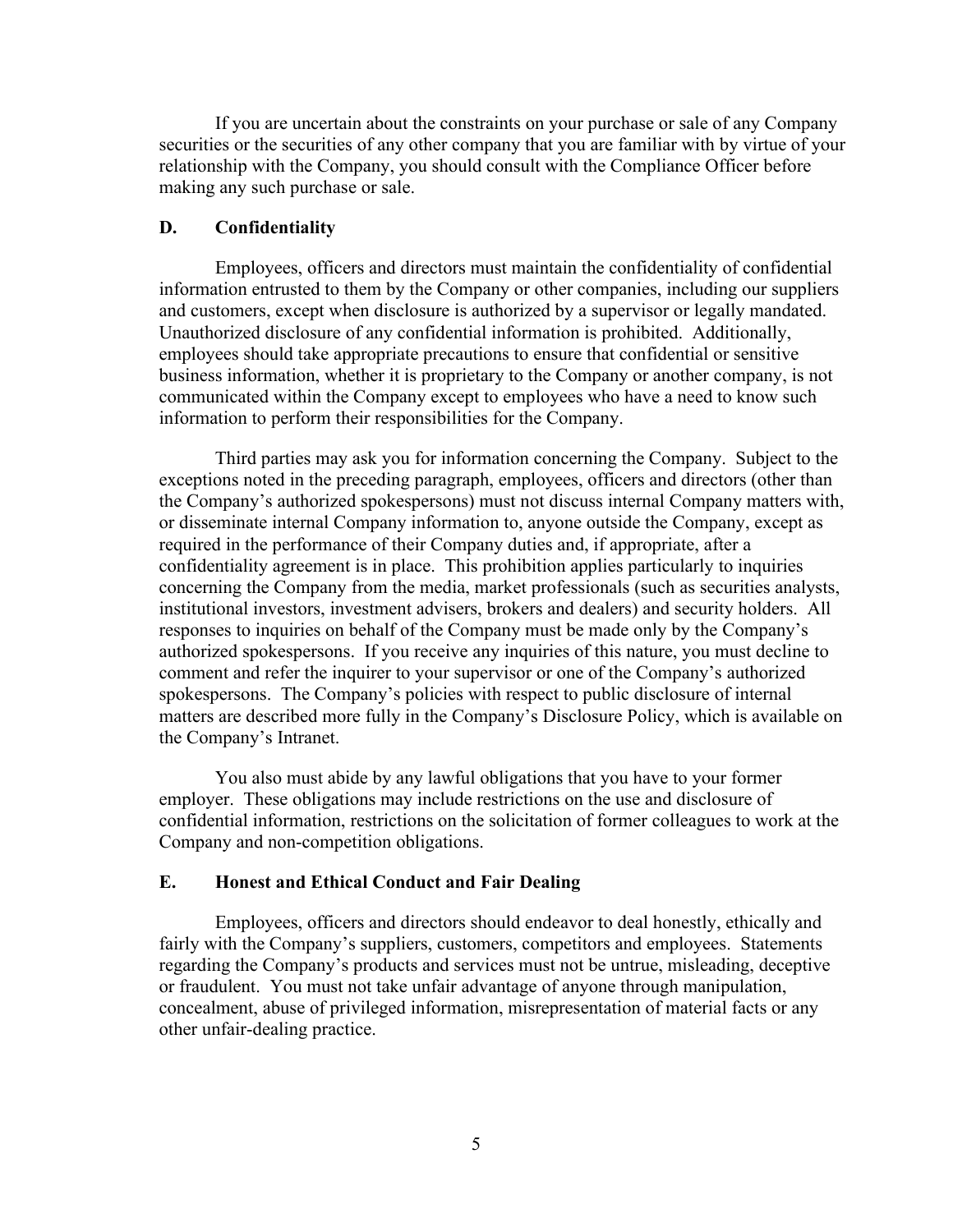### **F. Protection and Proper Use of Corporate Assets**

Employees, officers and directors should seek to protect the Company's assets. Theft, carelessness and waste have a direct impact on the Company's financial performance. Employees, officers and directors must use the Company's assets and services solely for legitimate business purposes of the Company and not for any personal benefit or the personal benefit of anyone else.

### **G. Corporate Opportunities**

Directors, officers and employees owe a duty to the Company to advance its legitimate business interests when the opportunity to do so arises. Each employee, officer and director is prohibited from:

• diverting to himself or herself or to others any opportunities that are discovered through the use of the Company's property or information or as a result of his or her position with the Company unless that opportunity has first been presented to, and rejected by, the Company;

• using the Company's property or information or his or her position for improper personal gain; or

• competing with the Company.

### **H. Political Contributions/Gifts**

Business contributions to political campaigns are strictly regulated by federal, state, provincial and local law in the U.S. and many other jurisdictions. Accordingly, all political contributions proposed to be made with the Company's funds must be coordinated through and approved by the Compliance Officer. Directors, officers and employees may not, without the approval of the Compliance Officer, use any Company funds for political contributions of any kind to any political candidate or holder of any national, state or local government office. Directors, officers and employees may make personal contributions, but should not represent that they are making contributions on the Company's behalf. Specific questions should be directed to the Compliance Officer.

#### **I. Bribes, Kickbacks and Other Improper Payments**

The Company does not permit or condone bribes, kickbacks or other improper payments, transfers or receipts. No director, officer or employee should offer, give, solicit or receive any money or other item of value for the purpose of obtaining, retaining or directing business or bestowing or receiving any kind of favored treatment.

#### **J. International Trade Controls**

Many countries regulate international trade transactions, such as imports, exports and international financial transactions and prohibit boycotts against countries or firms that may be "blacklisted" by certain groups or countries. The Company's policy is to comply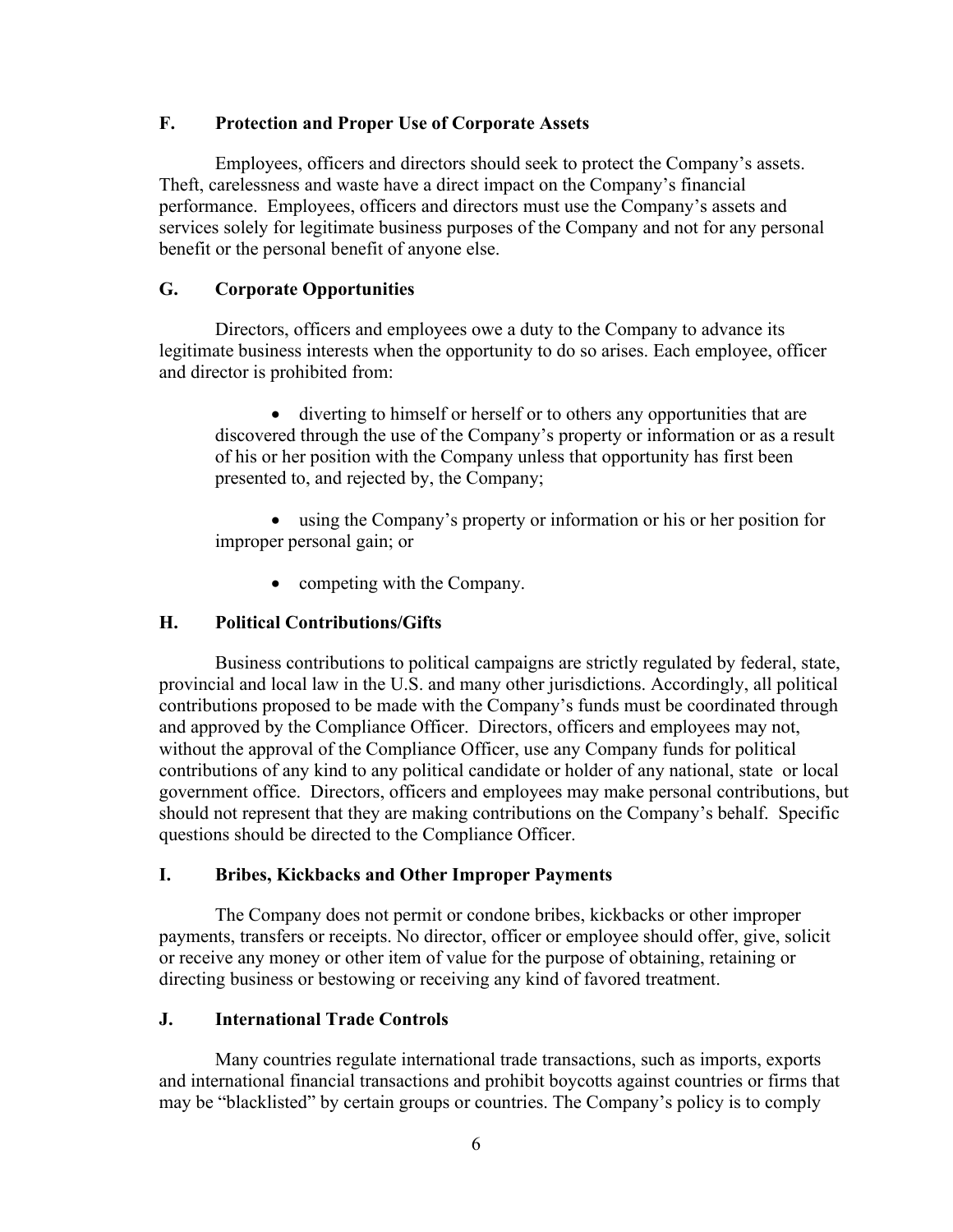with these regulations and prohibitions even if compliance may result in the loss of some business opportunities. Employees should learn and understand the extent to which international trade controls apply to transactions conducted by the Company.

## **K. Accuracy of Records**

Employees, officers and directors must honestly and accurately report all business transactions. You are responsible for the accuracy of your records and reports. Accurate information is essential to the Company's ability to meet legal and regulatory obligations.

All Company books, records and accounts shall be maintained in accordance with all applicable regulations and standards and accurately reflect the true nature of the transactions they record. The financial statements of the Company shall conform to generally accepted accounting rules and the Company's accounting policies. No undisclosed or unrecorded account or fund shall be established for any purpose. No false or misleading entries shall be made in the Company's books or records for any reason, and no disbursement of corporate funds or other corporate property shall be made without adequate supporting documentation.

# **L. Quality of Public Disclosures**

It is the policy of the Company to provide full, fair, accurate, timely and understandable disclosure in reports and documents filed with, or submitted to, the Securities and Exchange Commission and in other public communications.

### **III. Compliance Procedures**

### **A. Communication of Code**

All current directors, officers and employees are being supplied a copy of the Code. Future directors, officers and employees will be supplied a copy of the Code when beginning service at the Company. All directors, officers and employees will be expected to review and sign an acknowledgment regarding the Code on a periodic basis. Updates of the Code, when adopted, will be promptly supplied to directors, officers and employees. Directors, officers and employees also can obtain a copy of the Code by requesting one from the human resources department or by accessing the Company's website at www.candeltx.com.

### **B. Monitoring Compliance and Disciplinary Action**

The Company's management, under the supervision of its Board or a committee of the Board or, in the case of accounting, internal accounting controls, auditing or securities law matters, the Audit Committee, shall take reasonable steps to (i) monitor compliance with the Code, and (ii) when appropriate, impose and enforce appropriate disciplinary measures for violations of the Code.

Disciplinary measures for violations of the Code will be determined in the Company's sole discretion and may include, but are not limited to, counseling, oral or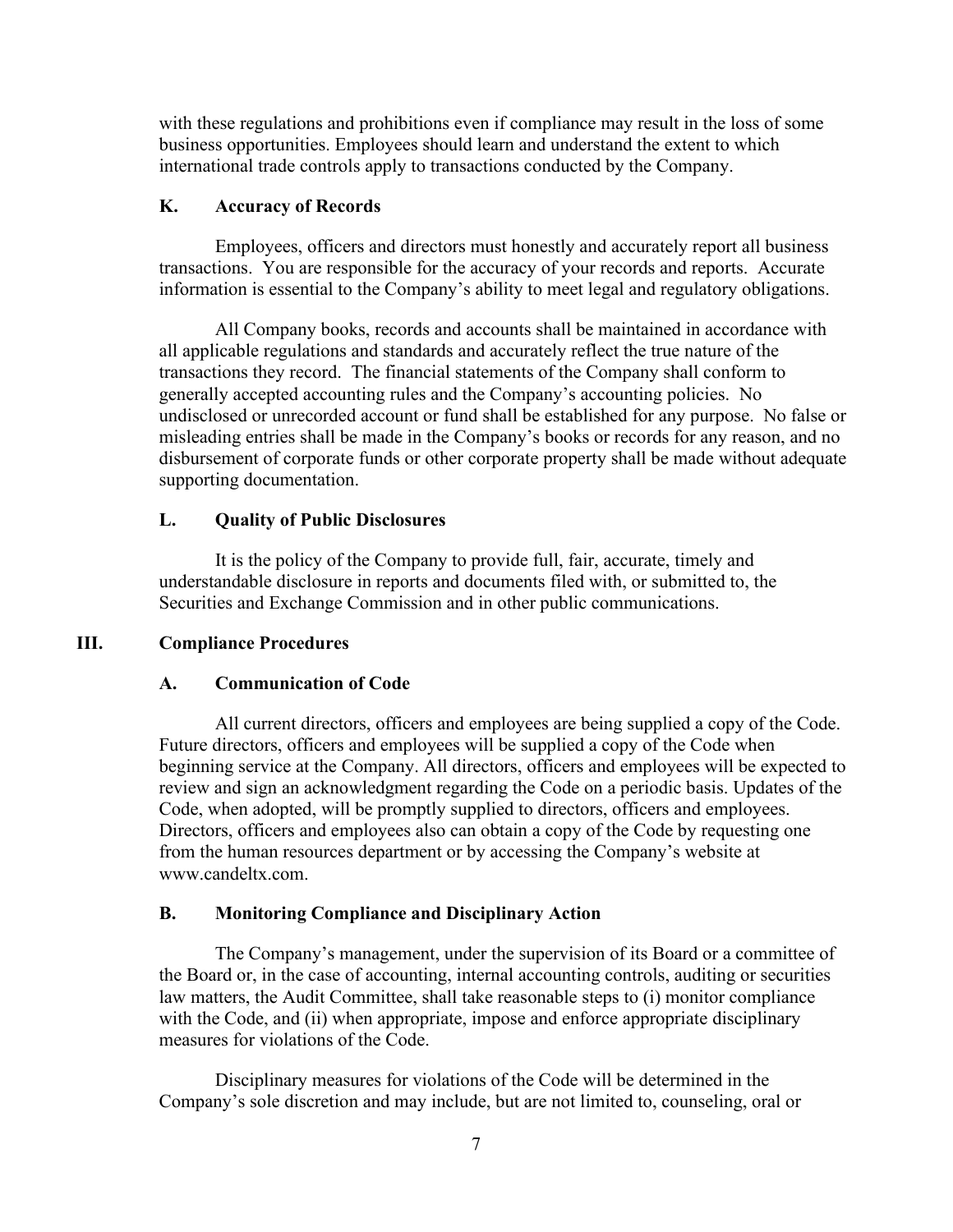written reprimands, warnings, probation or suspension with or without pay, demotions, reductions in salary, termination of employment or service, and restitution.

The Company's management shall periodically report to the Board or a committee of the Board on these compliance efforts including, without limitation, alleged violations of the Code and the actions taken with respect to violations.

### **C. Communication Channels**

*Be Proactive.* Every employee is encouraged to act proactively by asking questions, seeking guidance and reporting suspected violations of the Code and other policies and procedures of the Company, as well as any violation or suspected violation of law, rule or regulation resulting from the conduct of the Company's business or occurring on the Company's property. **If an employee believes that actions have taken place, may be taking place, or may be about to take place that violate or would violate the Code or any law, rule or regulation applicable to the Company, he or she is obligated to bring the matter to the attention of the Company.** Our whistleblower hotline number is 855- 590-2335. An online reporting option is: www.whistleblowerservices.com/CADL.

*Seeking Guidance.* The best starting point for officers or employees seeking advice on ethics-related issues or wishing to report potential violations of the Code will usually be their supervisor. However, if the conduct in question involves an officer's or employee's supervisor, if the officer or employee has reported the conduct in question to the supervisor and does not believe that the supervisor has dealt with it properly, or if the officer or employee does not feel comfortable discussing the matter with the supervisor, the officer or employee may raise the matter with the Compliance Officer.

*Communication Alternatives.* Any officer or employee may communicate with the Compliance Officer, or report potential violations of the Code, by any of the following methods:

• By e-mail to jcanepa@candeltx.com (anonymity cannot be maintained);

• In writing (which can be done anonymously as set forth below under "Anonymity"), addressed to the Compliance Officer, by mail to c/o Candel Therapeutics, Inc., 117 Kendrick St, Suite 450 Needham, MA 02494;

• Online at www.whistleblowerservices.com/CADL (which may be done anonymously as set forth below under "Anonymity"); or

• By phoning and leaving a voicemail. The voicemail can be reached at 855-590-2335 and messages can be left anonymously as set forth below under "Anonymity."

*Reporting Accounting and Similar Concerns.* Concerns or questions regarding potential violations of the Code, a Company policy or procedure or laws, rules or regulations relating to accounting, internal accounting controls, or auditing or securities law matters will be directed to the Audit Committee of the Board (the "Audit Committee") or a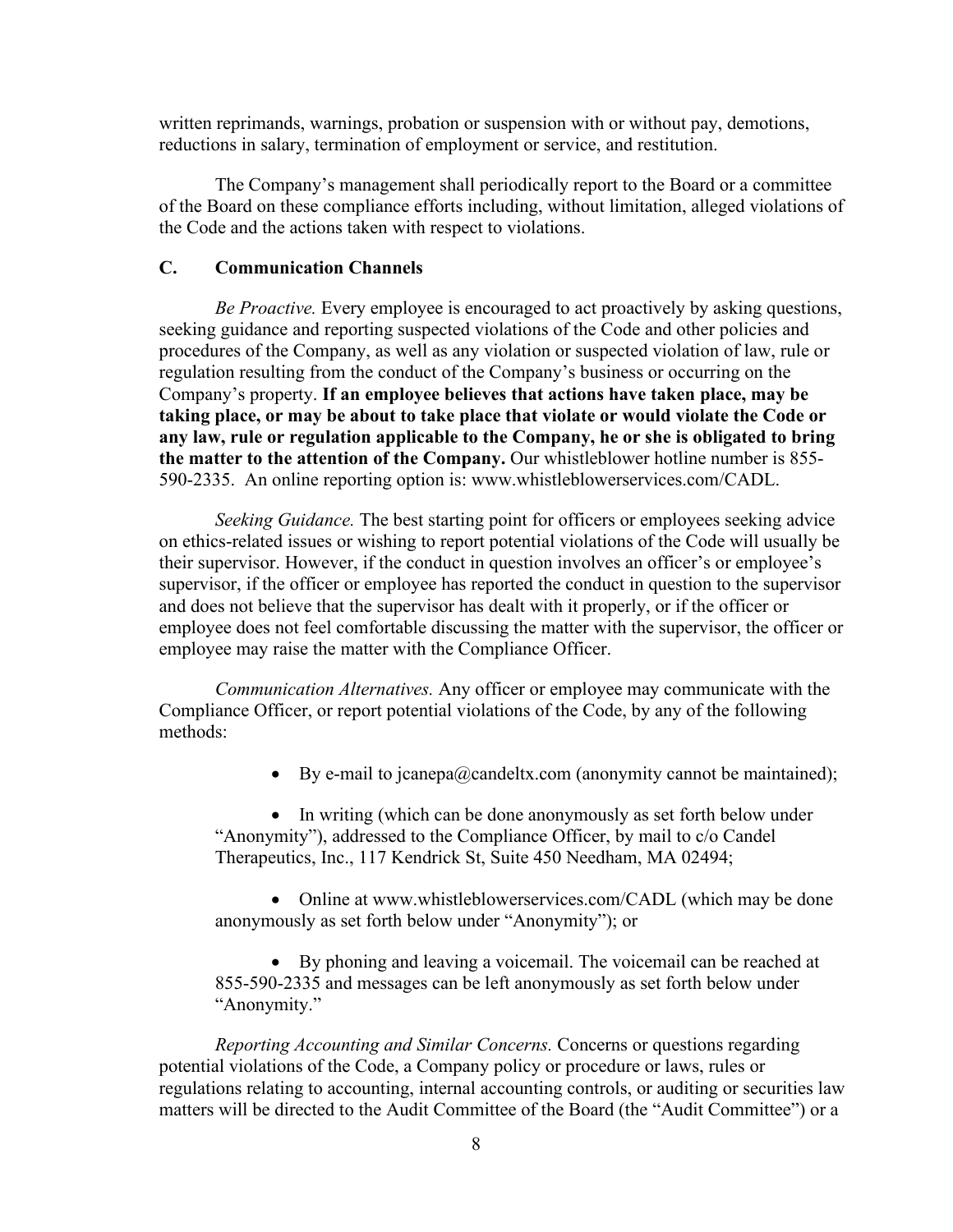designee of the Audit Committee in accordance with the procedures established by the Audit Committee for receiving, retaining and treating complaints regarding accounting, internal accounting controls or auditing matters. Officers and employees may also communicate directly with the Audit Committee or its designee regarding such matters by the following methods (which may be done anonymously as set forth below under "Anonymity"):

• By e-mail to audit $(\partial \text{candeltx.com}$  (anonymity cannot be maintained);

• In writing (which can be done anonymously as set forth below under "Anonymity"), addressed to the Chairperson of the Audit Committee, c/o Candel Therapeutics, Inc., 117 Kendrick St, Suite 450 Needham, MA 02494;

• Online at www.whistleblowerservices.com/CADL (which may be done anonymously as set forth below under "Anonymity"); or

• By phoning and leaving a voicemail. The voicemail can be reached at 855-590-2335 and messages can be left anonymously as set forth below under "Anonymity."

*Cooperation*. Employees are expected to cooperate with the Company in any investigation of a potential violation of the Code, any other Company policy or procedure, or any law, rule or regulation.

*Misuse of Reporting Channels.* Employees should not use these reporting channels in bad faith or in a false or frivolous manner or to report grievances that do not involve the Code or other ethics-related issues.

*Director Communications.* In addition to the foregoing methods, a director also may communicate concerns or seek advice with respect to this Code by contacting the Board through its Chair or the Audit Committee.

#### **D. Anonymity**

The Company prefers that officers and employees, when reporting suspected violations of the Code, identify themselves to facilitate the Company's ability to take steps to address the suspected violation, including conducting an investigation. However, the Company also recognizes that some people may feel more comfortable reporting a suspected violation anonymously.

An officer or employee who wishes to remain anonymous may do so, and the Company will use reasonable efforts to protect confidentiality. If a report is made anonymously, however, the Company may not have sufficient information to investigate or evaluate the allegations. Accordingly, persons who report suspected violations anonymously should provide as much detail as they can to permit the Company to evaluate the allegation and, if it deems appropriate, conduct an investigation.